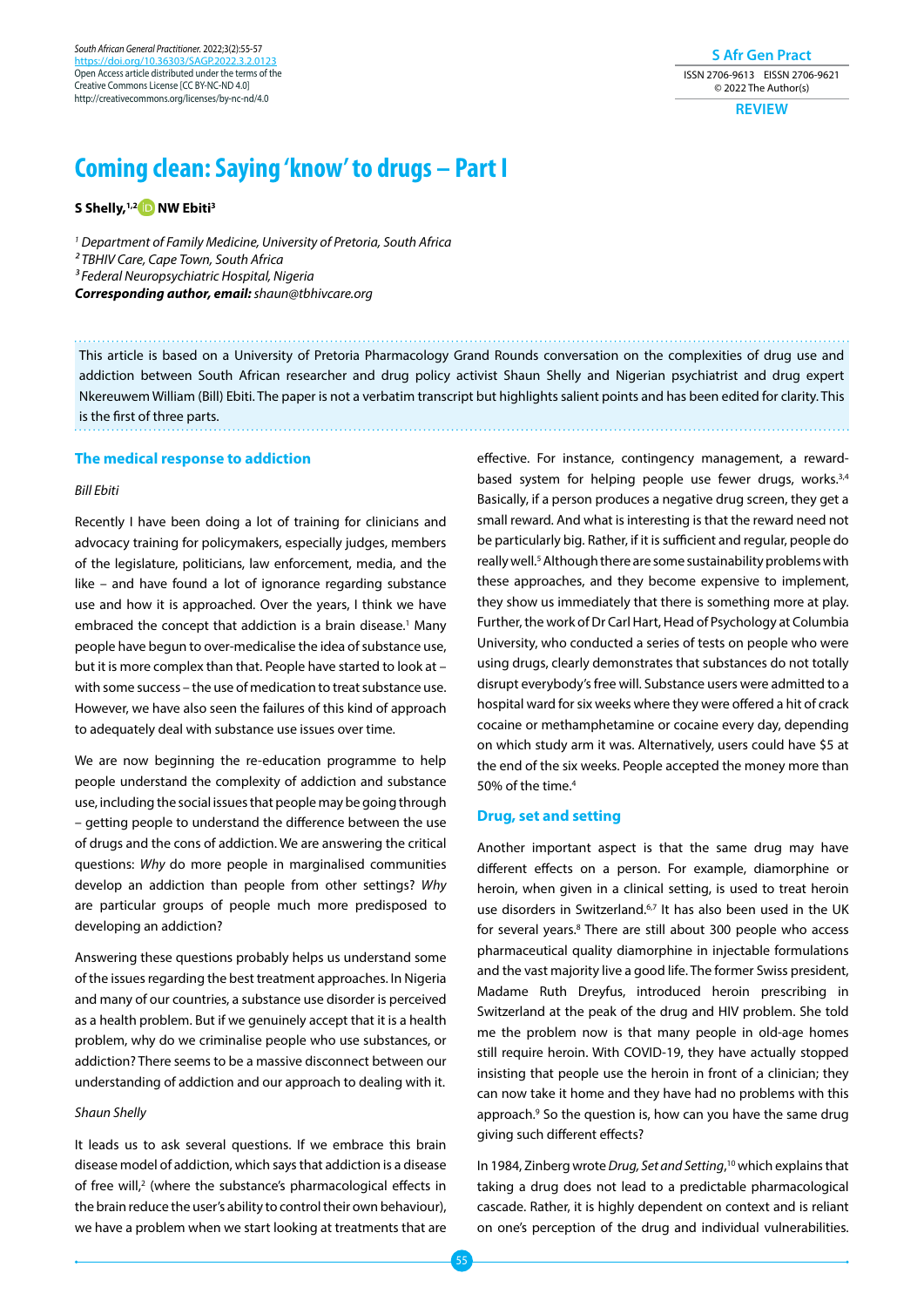Just as some people have a bad reaction to nuts, some will react badly to certain drugs, and others will have an affinity. If somebody with ADHD takes methamphetamine, it will likely improve most cognitive functioning indicators.<sup>11</sup> Sleep deprivation will get them eventually, but initially, they will notice significant improvements in their functioning.

One of the familiar narratives is that methamphetamine is the most dangerous drug in the world. And yet, in all the clinical studies of methamphetamine at reasonable doses, there is cognitive improvement in most people.11,12 US Navy research data has helped to justify methamphetamine in extended flight missions.13 And we have also seen that prescribing amphetamines and similar stimulants will help children with ADHD reduce the risk of substance use in adulthood.14 So same drug, very different effects, depending on the context.

Bruce Alexander, famous for his rat park experiments,<sup>15</sup> is the author of *The Globalisation of Addiction: A Study in Poverty of Spirit*. 16 He shows conclusively and argues very well that the spread of the free market economy and focus on individualism correlate with an increase in addiction. In South Africa, what interests me is that in the Western Cape population, which was the most psychosocially dislocated in South Africa, I would have predicted the most substance use issues. And indeed, it was, and as we have seen, the breakdown in historical narratives, ties being broken between urban and rural populations, results in an increase in drug use, and the more people lose hope in the future, the more they find meaning in drugs.<sup>16</sup> We often find that drug use is supremely logical. When faced with somebody who has an addiction, we should consider if the decision they are making is the best decision for them in that particular set of circumstances. And if we change the circumstances, they may not have the drug problem. I am interested in knowing your thoughts on that line of thinking and whether you have seen that in your setting?

# **What leads to addiction?**

#### *Bill Ebiti*

I think that oversimplifying substance use has led to the view that medical science is the single best framework for understanding addiction. But that seems to not be the case. And so, narrowing the perspective of a complex problem that requires a lot more community support, healing, and all that has led us into this box has now made it difficult for us to maybe explain everything that we are seeing. And a typical example is what you were just talking about in terms of how different individuals respond to different drugs. I think that maybe we may need to go somewhat outside our field of medicine to embrace other fields and concepts to really understand why people react in specific ways when it comes to the idea of addiction. When we talk about recovery, we are talking about functionality, about community issues, about being able to live a healthy life, and so on. And these are issues that are beyond medicine, of health. We have also conflated some of the issues, like cannabis use. A recent study discussed the notion that cannabis use is associated with and has a causal relationship with psychosis. It is like saying that sugar causes diabetes. It is not to say that psychosis is not

related to cannabis. Yes, it is related in many instances, but such conflation leads to a very narrow view of psychosis.

How do you think the theory that addiction is a brain disease affects our approach to care? Our approach to interventions for people with substance use problems?

# **Loving and learning drugs**

#### *Shaun Shelly*

I have often avoided the argument on whether or not addiction is a brain disease because I tend to find that if people approach the patient with genuine care and compassion and really focus on the individual, the theoretical approach soon goes out the window. I am opposed to the brain disease model of addiction because it is an oversimplification; there is no area of specificity; you cannot look at any scan of somebody's brain and say "This person is addicted". In all the brain imaging studies for people with drug dependence, we see a clustering of what is being measured compared to controls, but they all fall under the bell curve of normal.17 In our New England Journal of Medicine article on addiction as learning, we make a very persuasive argument that addiction is very much part of the human condition.<sup>18</sup>

In the 1980s, Stanton Peale's book, *Love and Addiction*, highlighted the parallels between falling in love and addiction.<sup>19</sup> When people fall in love, they start doing silly things. They spend more money than they should on the new person in their life, they make different decisions, maybe exclude their family, they see no wrong in the person. People in the early stages of addiction follow a similar neurological set of behaviours that become embedded. But obviously, human relationships are often more productive and more helpful than drug relationships. Although one thing we have never studied is the advantages that some people get from using drugs. Only now are we starting to see the benefits of some, e.g. MDMA in post-traumatic stress disorder (PTSD),20-22 and ketamine as an effective short-term antidepressant for people who do not respond to conventional treatment. A brief infusion of ketamine alleviates depression within minutes in the majority of severely depressed people.<sup>23-25</sup> We are also seeing many benefits from psilocybin research.<sup>26-28</sup>

I think the brain disease model has made us subtract humanity from neurobiology. We have assumed that people need a formal treatment setting. One intervention that shows that this idea is wrong, is motivational interviewing, which is simply a positive change conversation based on four principles and a series of strategies. More than 1 500 randomised controlled trials on motivational interviewing have shown how a simple conversation can result in positive changes, even more so than certain medications (see https://motivationalinterviewing.org/ sites/default/files/mi\_controlled\_trials.pdf). Of course, some people may need an agonist to help them through that period, or maybe the drug serves a very different purpose in their life, which needs to be supported in some other way. And, we don't want to ignore the fact that many people who use drugs have other co-occurring psychiatric disorders that often need to be treated. In South Africa, at times, we have seen clinicians refuse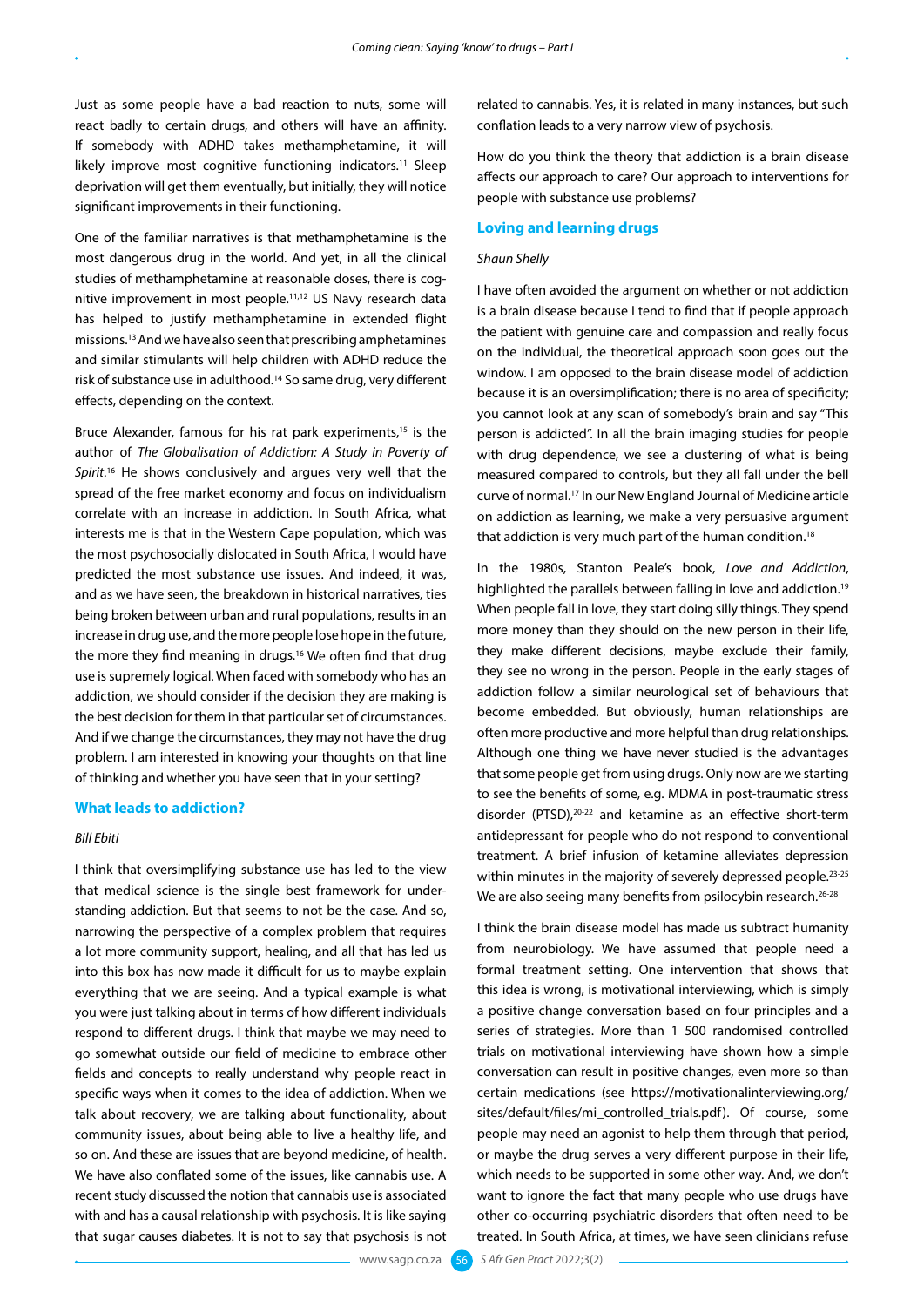to treat people until they have stopped using the drugs, which is a crazy idea because they are using the drugs for a reason.

So, I cannot look at someone and say this person has a brain disease. I need to look at them and say, what benefit are they deriving from their use of drugs? What makes this the best choice for them at this stage in their life and this particular set of circumstances? It might not be a conscious choice at this stage, but at some stage, it had a benefit. Because people evolve to survive, decisions are based on the best outcome, and usually the short-term outcome because short-term outcomes carry greater value.29,30

Another big problem is that ownership of resolving a drug use issue has been taken away from the community. Effectively, we have taken people out of the community, admitted them to a psychiatric facility, which is very expensive, isolated them, expected to cure them and then we have returned them to the same setting, hoping that they will not use drugs again, which I think *is* crazy.

We have criminalised and incarcerated people who use drugs for many years, which often has been politically motivated. Certain groups using certain drugs have been imprisoned.31-33 The harms of the criminal justice response to drugs are now obvious to many, and no longer easily justified. There is a move toward a more medicalised response – to see people who use drugs as patients, not prisoners.<sup>34</sup> And now we are seeing certain people being over-medicalised and forced into treatment. And if I was cynical, I think that somebody worked out that you can charge patients more than you can charge prisoners. We have this industrial treatment complex coming up, which has very few evidence-based treatments at all. We've inherited a lot of it in Africa, which we need to look at it critically.

## **A politically expedient scapegoat**

# *Bill Ebiti*

Interestingly, you have outlined some of the difficulties associated with being narrow-minded in describing addiction in its entirety as a brain disease. We are beginning to see a lot of counterproductive outcomes in criminal responses to drug use. In Nigeria, for example, a lot of violence in the recent past has been blamed by the government on substance use and people who use drugs. Yet, I would say, in 100% of the cases that we have reviewed, those individuals had mental health problems, especially schizophrenia. Because these individuals are also using drugs, in one way or the other, it is described as a drug issue rather than a mental illness. Unresolved mental health problems are ignored. This becomes a big problem. The terrorists and insecurity in Nigeria has also been blamed on substance use.

Criminalisation makes it a lot more difficult for people with substance use problems. Even using substances recreationally as an adult has become a big problem as criminalisation creates a problem for people who ordinarily do not have a problem. That is one. Secondly, you talked about the possibility of people using drugs to be able to deal with several issues. That is poverty, that is loneliness, people may have depression or mental health

problems or difficulties, such as unemployment and so on. People may be using drugs as a way of coping with all these situations. The drug is not the problem. I tend to believe that if we deal with the primary concern they have, they may not be using substances in a way that will be damaging to them or problematic to them. I don't know what your view is.

### *Shaun Shelly*

I would agree with that. And in South Africa, we see similarities. We see drug users becoming politically expedient targets to blame for the breakdown of communities. But really, drug use is often a symptom of the situation. I understand the frustration of people in poor communities having their taps stolen, but in our recent research into heroin (Nyaope) users in Tshwane, we found that many users are earning their money through legal hustles. Our preliminary findings are supported by research in other countries as well.35,36 Most heroin-dependent people need to use every four hours, so they need a regular income, between two and four US\$ every four hours. They cannot rely on crime. The name "junkie", the derogatory term for heroin users, comes from the fact that way back in the 1920s, people who used heroin were very vocational in the US.37 They would collect scrap metal, and we see the same. There are groups of current and former Nyaope users who have a recycling project and a feeding scheme they have put together. There is a solid sense of a mutually supportive community.

# *ORCID*

S Shelly **D** <https://orcid.org/0000-0002-8199-876X>

#### **References**

- 1. Leshner AI. Addiction is a brain disease, and it matters. Science. 1997;278(5335):45-7. https://doi.org/10.1126/science.278.5335.45.
- 2. Volkow ND. Addiction is a disease of free will [Internet]. 2018. Available from: https://www.drugabuse.gov/about-nida/noras-blog/2015/06/addiction-diseasefree-will. Accessed 28 Mar 2018.
- 3. Shoptaw S, Klausner JD, Reback CJ, et al. A public health response to the methamphetamine epidemic : the implementation of contingency management to treat methamphetamine dependence. BMC Public Health. 2006;6:214.
- 4. Hart CL, Haney M, Foltin RW, Fischman MW. Alternative reinforcers differentially modify cocaine self-administration by humans. Behav Pharmacol. 2000;11(1):87- 91. https://doi.org/10.1097/00008877-200002000-00010.
- 5. European Monitoring Centre for Drugs and Drug Addiction (EMCDDA). How can contingency management support treatment for substance use disorders ? A systematic review. Luxembourg; 2016.
- 6. Fischer B, Oviedo-Joekes E, Blanken P, et al. Heroin-assisted treatment (HAT) a decade later: A brief update on science and politics. J Urban Health. 2007;84(4):552-62. https://doi.org/10.1007/s11524-007-9198-y.
- 7. Uchtenhagen A. Heroin-assisted treatment in Switzerland: A case study in policy change. Addiction. 2010;105(1):29-37. https://doi. org/10.1111/j.1360-0443.2009.02741.x.
- 8. Hunter RM, Hasan S. Injectable heroin Effective treatment for opiate misusers, but is it cost-effective? Br J Psychiatry. 2013;203(5):325-6. https://doi. org/10.1192/bjp.bp.113.134080.
- 9. Meyer M, Strasser J, Köck P, et al. Experiences with take-home dosing in heroinassisted treatment in Switzerland during the COVID-19 pandemic – Is an update of legal restrictions warranted? Int J Drug Policy. 2022;101:103548. https://doi. org/10.1016/j.drugpo.2021.103548.
- 10. Zinberg NE. Drug, set, and setting: the basis for controlled intoxicant use. Yale University Press; 1984.